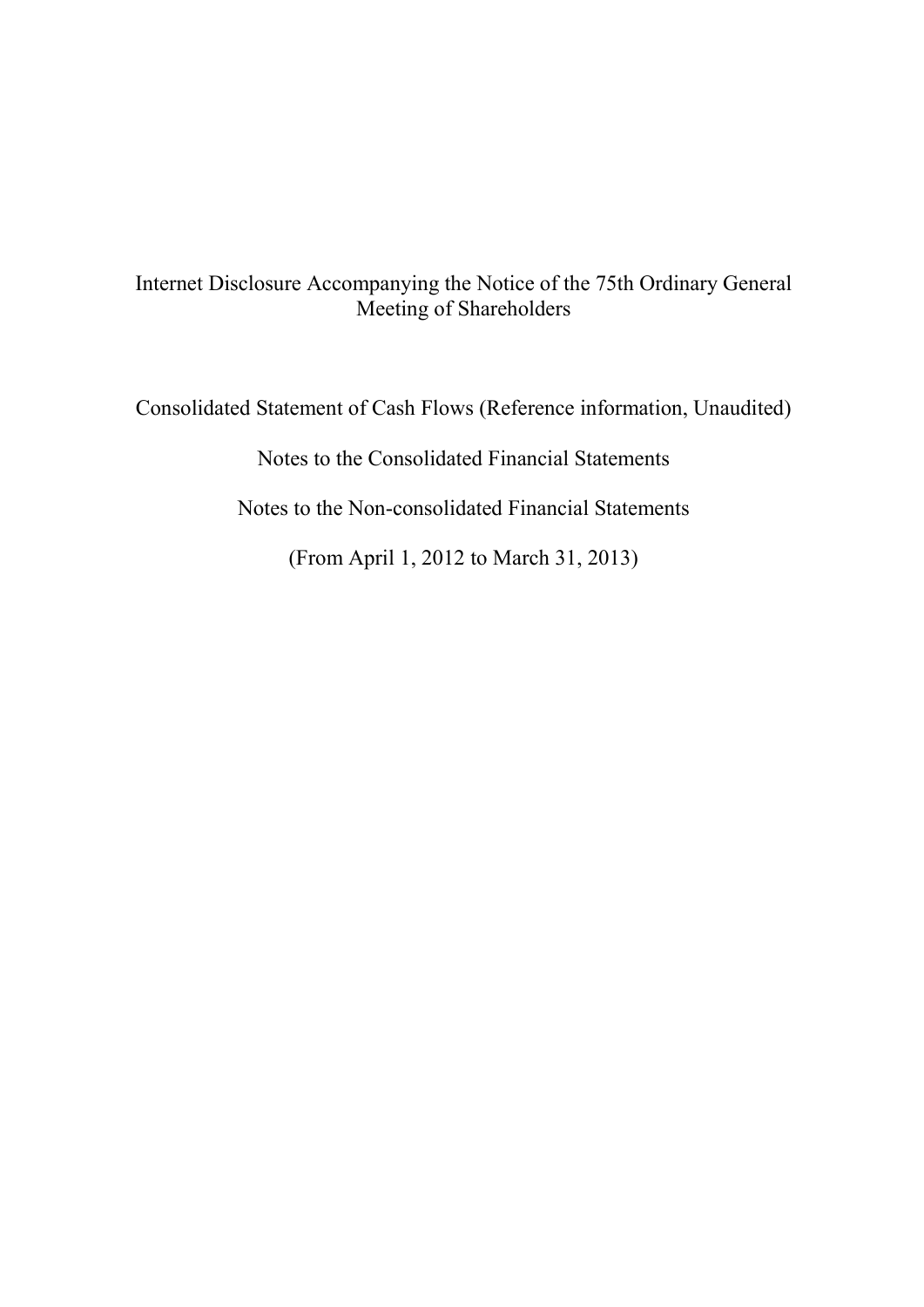# (Reference information) **Consolidated Statement of Cash Flows (Unaudited)**

(From April 1, 2012 to March 31, 2013)

(Millions of yen)

**Amount Cash flows from operating activities** Profit before tax 89,368 Depreciation and amortization 30,872 Impairment losses 1,119 Impairment losses and the contract of the contract of the contract of the contract of the contract of the contract of the contract of the contract of the contract of the contract of the contract of the contract of the cont Finance income (965)<br>
Finance costs 2,086 Finance costs Share of losses of associates 11,912<br>
Gain on sales of property, plant and equipment (1,973)<br>
(1,973) Gain on sales of property, plant and equipment (1,973) (1,973) (1,973) (1,973) Others  $(22,771)$ **Cash generated from operations (before movements in working capital) 110,381** Movements in working capital Decrease in inventories 5,030 Increase in trade and other receivables (8,216)<br>Decrease in trade and other navables (7,692) Decrease in trade and other payables (7,692)<br>Decrease in retirement benefits obligation and other provisions (4,188)<br>(4,188) Decrease in retirement benefits obligation and other provisions Sub-total 95,316 Interests received 1,000<br>Dividends received 59 Dividends received 59<br>Interests paid (1,544) Interests paid (1,544) (1,546) (1,546) (1,546) (1,546) (1,546) (1,546) (1,546) (1,546) (1,649) (1,649) (1,649) (1,649) (1,649) (1,649) (1,649) (1,649) (1,649) (1,649) (1,649) (1,649) (1,649) (1,649) (1,649) (1,649) (1,649) Income taxes paid Income taxes refunded 232 **Net cash generated from operating activities 88,991 88,991 Cash flows from investing activities**  Withdrawals of time deposit 1,656 Deposits for time deposit (1,721)<br>Withdrawals of certificates of deposit (1,721)<br>
40,000 Withdrawals of certificates of deposit 40,000<br>
Proceeds from sales of property, plant and equipment 7,573 Proceeds from sales of property, plant and equipment  $\frac{7,573}{1,400}$ Payments for acquisition of property, plant and equipment (43,049) (43,049) (10,127) (10,127) Payments to non-controlling interests on merger (4)<br>Proceeds from business transfer (4) Proceeds from business transfer Payments for business transfer (3,150) Other proceeds 9,050<br>
Other payments (1.745) Other payments **Net cash used in investing activities (948) Cash flows from financing activities**  Dividends paid to owners of the Company (28,071) (28,071) (28,071) (28,071) Dividends paid to non-controlling interests (134) (380) (380) Decrease in short-term debt (380)<br>
Repayments of long-term borrowings (235)<br>
(235) Repayments of long-term borrowings (235) (235) (236) (40,287) Payments for redemption of bonds Proceeds from disposal of treasury shares  $0$ Payments for purchase of treasury shares (2)  $\blacksquare$  (2)  $\blacksquare$  (2)  $\blacksquare$  (2)  $\blacksquare$  (2)  $\blacksquare$  (2)  $\blacksquare$  (2)  $\blacksquare$  (2)  $\blacksquare$  (2)  $\blacksquare$  (1)  $\blacksquare$  (2)  $\blacksquare$  (1)  $\blacksquare$  (2)  $\blacksquare$  (1)  $\blacksquare$  (2)  $\blacksquare$  (1)  $\blacksquare$  (2) Proceeds from exercise of stock options 111<br>
Net cash used in financing activities (68.997) **Net cash used in financing activities Net increase in cash and cash equivalents** 19,046<br> **Cash and cash equivalents at the heginning of the year** 204-772 **Cash and cash equivalents at the beginning of the year Effects of exchange rate changes on the balance of cash and cash**  Effects of exchange rate changes on the balance of cash and cash<br> **equivalents in foreign currencies** 25,078<br> **248,896**<br> **248,896**<br> **248,896** Cash and cash equivalents at the end of the year

(Notes)

1. Numbers in parentheses ( ) in the consolidated statement of cash flows are outflows of cash and cash equivalents.

2. Figures above are rounded off to the nearest unit.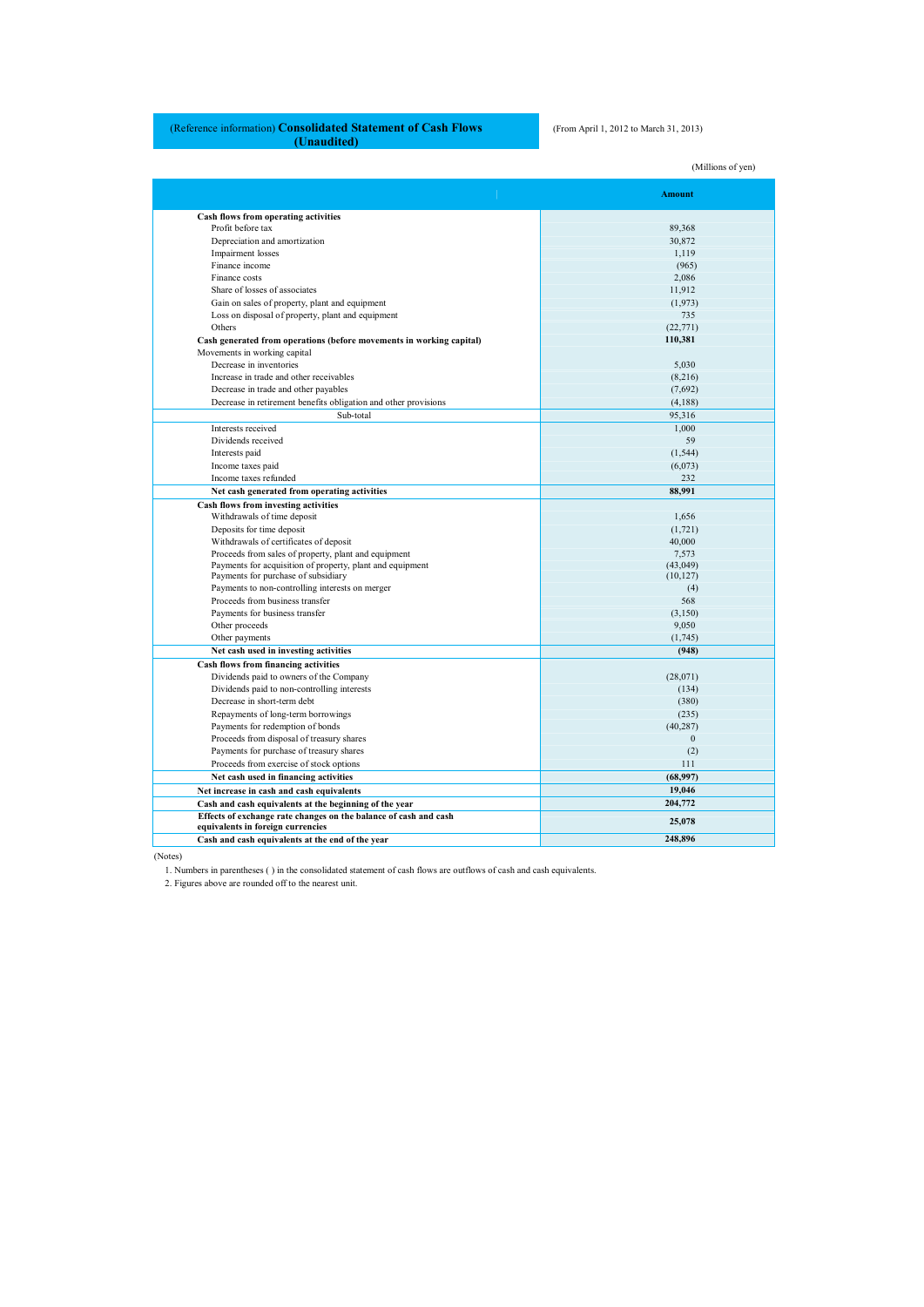## **Important items for the preparation of the consolidated financial statements**

## **1. Preparation of consolidated financial statements**

The consolidated financial statements are prepared in accordance with International Financial Reporting Standards with some omissions of disclosure items pursuant to the latter part of the first paragraph of Article 120 of the Ordinance for Companies Accounting.

| 2. Basis of consolidation                                  |                                                                                                                                                                                                                                                  |
|------------------------------------------------------------|--------------------------------------------------------------------------------------------------------------------------------------------------------------------------------------------------------------------------------------------------|
| Number of consolidated<br>subsidiaries                     | 101 companies                                                                                                                                                                                                                                    |
| Names of significant consolidated<br>subsidiaries          | HOYA HOLDINGS, INC.                                                                                                                                                                                                                              |
|                                                            | HOYA HOLDINGS N.V.                                                                                                                                                                                                                               |
|                                                            | HOYA HOLDINGS (ASIA) B.V.                                                                                                                                                                                                                        |
|                                                            | HOYA HOLDINGS ASIA PACIFIC PTE LTD.                                                                                                                                                                                                              |
|                                                            | During the fiscal year, three companies were newly established and two companies were acquired. On the other hand, three<br>companies were liquidated. In addition, four companies merged with other group company. As a consequence, the number |
| 3. Application of the equity method                        | of consolidated companies was decreased by two.                                                                                                                                                                                                  |
|                                                            |                                                                                                                                                                                                                                                  |
| Number of associates accounted<br>for by the equity method | 2 companies                                                                                                                                                                                                                                      |
| Name of significant associate                              | AvanStrate Inc.                                                                                                                                                                                                                                  |
|                                                            | During the fiscal year, one company became a consolidated subsidiary and removed from the scope of equity method<br>accounting.                                                                                                                  |

#### **4. Items related to accounting policies**

#### **(1) Basis and method of evaluation of financial assets**

Financial assets are classified into "financial assets at fair value through profit or loss (FVTPL)," "held-to-maturity investments," "loans and receivables," or "available-for-sale financial assets." However, the Group does not hold financial assets classified as "held-to-maturity investments."

## 1) Derivative financial instruments

Derivatives are initially recognized at fair value at the date the derivative contract is entered into and are subsequently remeasured at their fair value at the end of each reporting period.

The Group uses forward exchange contracts to manage the foreign exchange exposure of recognized financial assets or liabilities, or future firm transactions. Hedge accounting does not apply to these derivative transactions. Accordingly, derivative financial instruments are classified as FVTPL. 2) Financial assets other than derivative financial instruments

#### A. Loans and receivables

Trade receivables, loans, and other receivables that are not quoted in an active market are classified as loans and receivables. Loans and receivables are measured at amortized cost using the effective interest method, less any impairment. Principally interest income is recognized by applying the effective interest rate.

#### B. Available-for-sale financial assets

Financial assets except derivatives, either designated as available-for-sale financial assets or not classified as FVTPL, held-to-maturity investments or loans and receivables, are classified as available-for-sale financial assets. Listed available-for-sale shares that are traded in an active market are classified as available-for-sale financial assets and are stated at fair value. The Group also has investments in unlisted shares that are not traded in an active market but are also classified as available-for-sale financial assets and stated at fair value using valuation techniques. Gains and losses arising from changes in fair value are recognized in other comprehensive income with the exception of impairment losses and foreign exchange gains and losses on monetary assets being recognized in profit or loss.

#### 3) Impairment of financial assets

Financial assets, other than FVTPL, are assessed for indicators of impairment at the end of each reporting period. Financial assets are considered to be impaired when there is objective evidence that, as a result of one or more events that occurred after the initial recognition of the financial asset, the estimated future cash flows of the investment have been affected.

For listed and unlisted equity investments classified as available-for-sale financial assets, a significant or prolonged decline in the fair value of the security below its cost is considered to be objective evidence of impairment. For all other financial assets, including redeemable notes classified as available-for-sale financial assets and finance lease receivables, objective evidence of impairment could include:

- (a) significant financial difficulties of the debtor; or
- (b) default or delinquency in interest or principal payments; or

(c) a high probability that the borrower will go into bankruptcy or financial re-organization.

For certain categories of financial assets, such as trade receivables, assets that are assessed not to be impaired individually are, in addition, assessed for impairment on a collective basis. Objective evidence of impairment for a portfolio of receivables could include the Group's past experience of collecting payments, an increase in the number of delayed payments in the portfolio past the average credit period of 90 days to 120 days, as well as observable changes in national or local economic conditions that correlate with default on receivables.

For financial assets carried at amortized cost, the amount of the impairment loss recognized is the difference between the asset's carrying amount and the present value of estimated future cash flows, discounted at the financial asset's original effective interest rate. The carrying amount of the financial asset is reduced by the impairment loss directly for all financial assets with the exception of trade receivables, where the carrying amount is reduced through the use of an allowance account. When a trade receivable, including past-due receivable, is considered uncollectible, it is written off against the allowance account. Subsequent recoveries of amounts previously written off are credited against the allowance account. Changes in the carrying amount of the allowance account are recognized in profit or loss. With the exception of available-for-sale financial assets (equity instruments), if, in a subsequent period, the amount of the impairment loss decreases and the decrease can be related objectively to an event occurring after the impairment was recognized, the previously recognized impairment loss is reversed through profit or loss to the extent that the carrying amount of the investment after the impairment is reversed does not exceed the amount the amortized cost would have been had the impairment not been recognized.

In respect of available-for-sale financial assets (equity instruments), impairment losses previously recognized in profit or loss are not reversed through profit or loss. Any increase in fair value subsequent to impairment is recognized in other comprehensive income.

#### **(2) Basis and method of evaluation of inventories**

Inventories are valued at the lower of cost and net realizable value. Net realizable value represents the estimated selling price for the inventories in the ordinary course of business, less all estimated costs of completion and costs necessary to make the sale. Costs, including purchase costs, process costs, storage costs and all other costs incurred in bringing the inventories to present location and condition, are assigned to inventories mainly by the average method. The production costs include an appropriate portion of fixed and variable overhead expenses.

#### **(3) Basis and method of evaluation of property, plant and equipment and intangible assets (excluding goodwill) and method of depreciation and amortization**

#### 1) Property, plant and equipment

The Group applies the cost model for measuring property, plant and equipment.

Property, plant and equipment are stated at cost, net of accumulated depreciation and accumulated impairment losses. Properties in the course of construction for production, supply or administrative purposes, or for purposes not yet determined, are carried at cost, less any recognized impairment losses. Cost includes the expenses directly attributable to the assets, the initial estimated costs relating to scrap, removal and retirement, and, for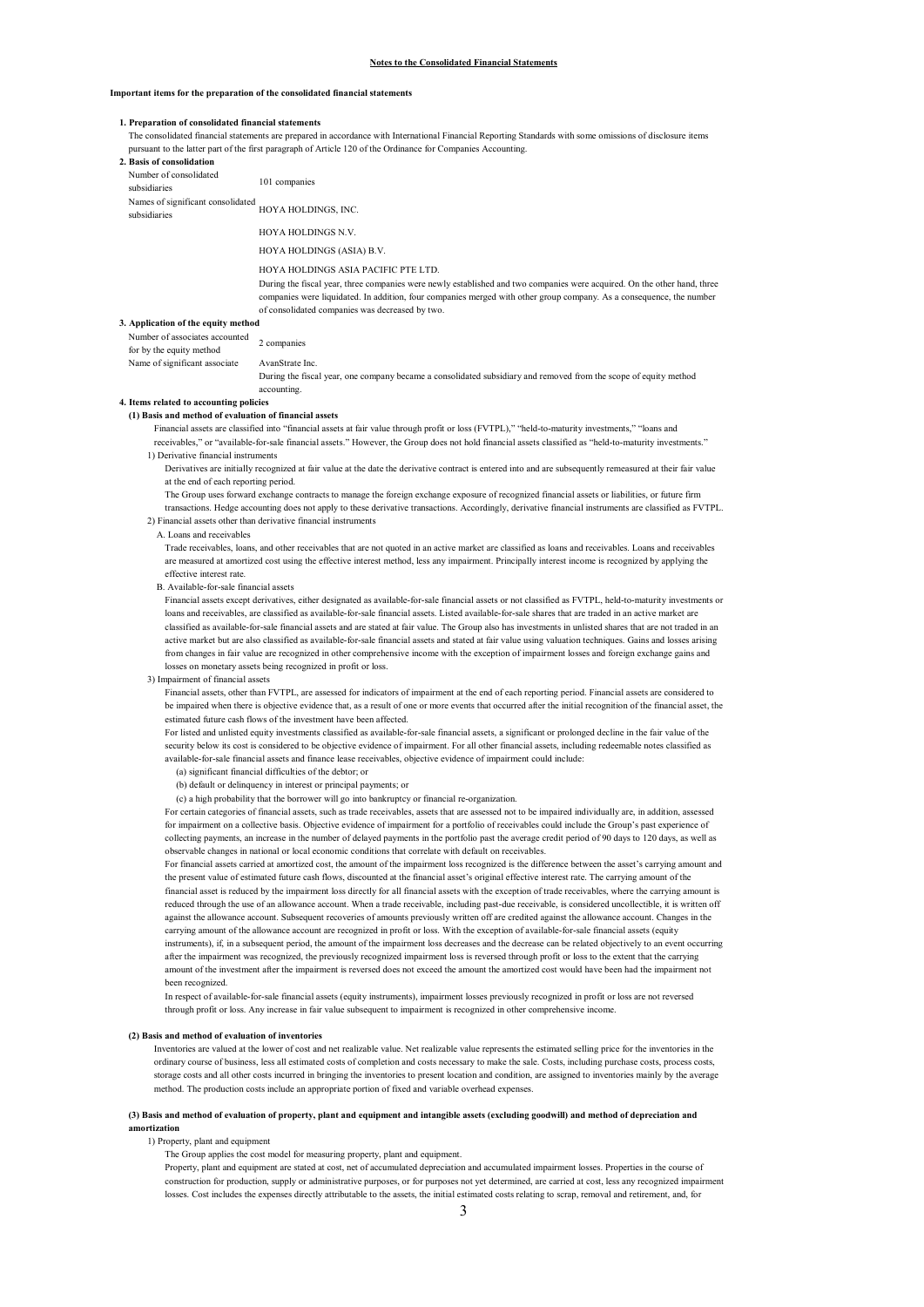qualifying assets, the borrowing cost for long-term project. Depreciation of these assets commences when the assets are available for their intended use.

When significant components of property, plant and equipment are required to be replaced periodically, the Group recognizes such parts as individual assets to be depreciated with specific useful lives. All other repair and maintenance costs are recognized as incurred.

Property, plant and equipment other than land and construction in progress are depreciated mainly on a straight-line basis over the following estimated useful lives. The estimated useful lives, residual values and depreciation method are reviewed at each year-end, with the effect of any changes in estimate being accounted for on a prospective basis.

| Buildings and structures           | $3 - 50$ | vears |
|------------------------------------|----------|-------|
| Machinery and carriers<br>$3 - 10$ |          | vears |
| Tools, equipment and fixtures      | $2 - 20$ | vears |

Leased assets are depreciated over their estimated useful lives where the transfer of the title of the assets by the end of the lease term is certain. Leased assets where the transfer of the title of the assets by the end of the lease term is not certain are depreciated over their estimated useful lives or lease terms whichever is shorter.

2) Intangible assets

The Group uses the cost model for measuring intangible assets. Intangible assets are carried at cost less accumulated amortization and accumulated impairment losses.

A. Intangible assets acquired separately and intangible assets acquired in a business combination

- Intangible assets acquired separately are carried at cost at the time of initial recognition. Intangible assets acquired in a business combination and recognized separately from goodwill are initially recognized at their fair value at the acquisition date (which is regarded as their cost), when their fair value is reasonably measured.
- B. Internally-generated intangible assets research and development expenses
	- Expenditures on research activities are recognized as expense in the period in which they are incurred.
- An internally-generated intangible asset arising from development (or from the development phase of an internal project) is recognized if, and only if, all of the following have been demonstrated;
	- (a) the technical feasibility of completing the intangible asset so that it will be available for use or sale;
	- (b) the intention to complete the intangible asset and use or sell it;
	- (c) the ability to use or sell the intangible asset;
	- (d) how the intangible asset will generate probable future economic benefits;
- (e) the availability of adequate technical, financial and other resources to complete the development and to use or sell the intangible asset; and (f) the ability to measure reliably the expenditure attributable to the intangible asset during its development.

The amount initially recognized for internally-generated intangible assets is the sum of the expenses incurred from the date when the intangible assets first meet the recognition criteria listed above. The assets are amortized over the estimated period in which the development costs are expected to be recovered. If no future economic benefit is expected before the end of the life of assets, the residual book value is expensed. Subsequent to initial recognition, internally-generated intangible assets are reported at cost less accumulated amortization and accumulated impairment losses. Where no internally-generated intangible asset can be recognized, development costs are recognized as expense in the period in which they are incurred.

C. Amortization of intangible assets

Amortization is recognized on a straight-line basis over their estimated useful lives as follows. The Group does not have any intangible assets with indefinite useful lives.

| Patents              | $7 - 12$      | years |
|----------------------|---------------|-------|
| Technology           | $10-15$ years |       |
| <b>Customer List</b> | 5-15          | years |
| Software             | $3 - 5$       | vears |

3) Impairment of property, plant and equipment and intangible assets excluding goodwill

At the end of each reporting period, the Group reviews the carrying amounts of its property, plant and equipment and intangible assets to determine whether there is any indication that those assets have suffered impairment losses. If any such indication exists, the recoverable amount of the cashgenerating unit to which the asset belongs is estimated in order to determine the extent of the impairment losses (if any).

If the recoverable amount of an asset (or cash-generating unit) is estimated to be less than its carrying amount, the carrying amount of the asset (or cash-generating unit) is reduced to its recoverable amount.

#### **(4) Goodwill**

Goodwill arising in an acquisition of business is recognized as an asset at the date that control is acquired (the acquisition date). Goodwill is measured as the excess of the sum of the consideration transferred, the amount of any non-controlling interests in the acquiree, and the fair value of the acquirer's previously held equity interest in the acquiree (if any) over the acquisition-date amounts of the net fair value of the identifiable assets acquired and liabilities assumed. Goodwill is not amortized but is reviewed for impairment at least annually. Goodwill is recorded at cost less accumulated impairment losses on the consolidated statement of financial position.

For the purposes of impairment testing, goodwill is allocated to each of the Group's cash-generating units (or groups of cash-generating units) that is expected to benefit from the synergies of the combination. Cash-generating units to which goodwill has been allocated are tested for impairment annually, or more frequently when there is an indication that the unit may be impaired. If the recoverable amount of the cash-generating unit is less than its carrying amount, the impairment losses are allocated first to reduce the carrying amount of any goodwill allocated to the unit and then to the other assets of the unit pro-rata on the basis of the carrying amount of each asset in the unit. Impairment losses recognized for goodwill is not reversed in subsequent periods. On disposal of a Cash-generating unit, the attributable amount of goodwill is included in the determination of the profit or loss on disposal.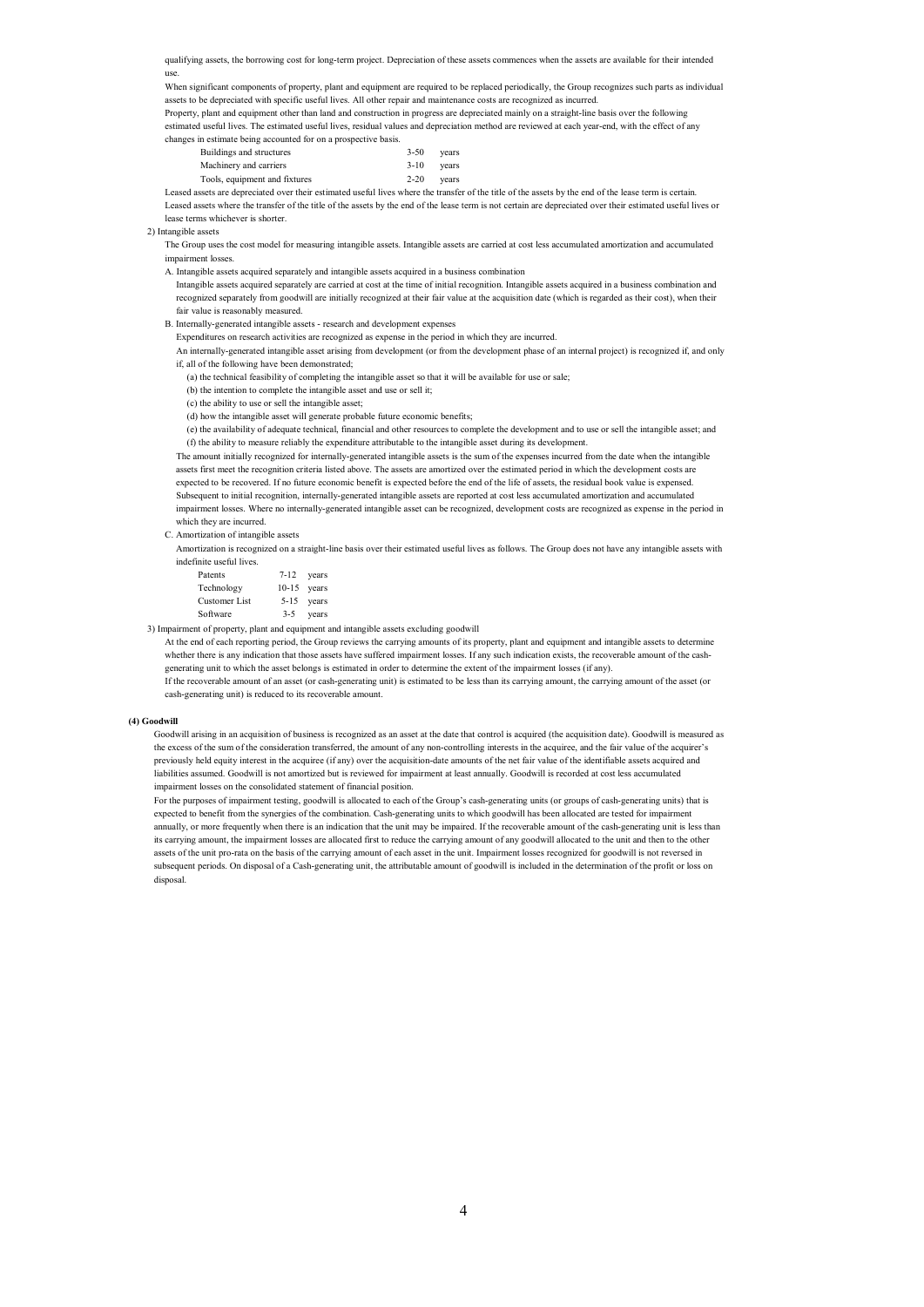## **(5) Method of accounting for significant reserves and allowances**

#### 1) Retirement benefits obligation

For defined benefit plans, the cost of providing retirement benefits is determined using the projected unit credit method, with actuarial valuations being carried out at the end of each reporting period.

Actuarial gains and losses as at the end of the prior year are amortized over the expected average remaining working lives of the participating employees.

Past service cost is recognized immediately to the extent that the benefits are already vested. The Group's defined benefit plans are mostly closed pension funds and benefits are already vested. Accordingly past service costs for those funds are immediately recognized in profit or loss. The retirement benefit obligation recognized in the consolidated statement of financial position represents the present value of the defined benefit obligations as adjusted for unrecognized actuarial gains and losses, and as reduced by the fair value of plan assets. Contributions to defined contribution plans are recognized as expense when these are paid.

## (Additional information)

On January 31, 2013 the Company and a certain domestic subsidiary terminated defined benefits plan and severance lump-sum payment plan, and the defined benefits obligations were settled. The difference of JPY 616 million between the amount settled and the retirement benefits obligations, was recognized and included in "Employee benefits expense" as a loss on termination of the retirement benefits plans. Also, the liability relating to the settlement is included in "Trade and other payables".

#### 2) Other provisions, and contingent liabilities assumed in a business combination

Provisions are recognized when the Group has a present obligation (legal or constructive) as a result of a past event, it is probable that the Group will be required to settle the obligation by outflow of resources embodying economic benefits, and a reliable estimate can be made of the amount of the obligation. The amount recognized as provision is the best estimate of the consideration required to settle the present obligation at the end of the reporting period (future cash outflow), taking into account the risks and uncertainties surrounding the obligation.

Where time value of money is important, a provision is measured by its present value to which estimated future cash flows are discounted using a pre-tax discount rate that reflects the risks specific to the provision. Interest cost associated with the passage of time is recognized as finance cost. The types of provisions are as follows:

A. Asset retirement obligation

 The Group recognizes provisions for an asset retirement obligation reserve for estimated costs arising from a contractual obligation to a landlord to dismantle and remove leasehold improvements from a leased office at the end of the lease contract, and estimated costs to decontaminate certain fixed assets. An asset retirement obligation is provided based on past experience of actual cost and considers each property individually. The discount rate depends on the useful life and the country. Future expected timing of outflow of economic benefits is mainly more than one year from each reporting period.

#### B. Warranties provision

Warranties provision is estimated and recognized based on past experience of the occurrence of defective goods and the expected after service costs in the warranty period. Expected outflow of economic benefits in the future is within one year from each reporting period.

C. Contingent liabilities assumed in a business combination

Contingent liabilities resulting from a business combination are initially measured at fair value at the date of acquisition. Subsequent to initial recognition, such contingent liabilities are remeasured considering expected future payments, possible occurrence and timing of payments at each reporting period.

# **(6) Basis for translation of important assets and liabilities denominated in foreign currencies**

#### 1) Foreign currency transactions

The individual financial statements of each group entity are presented in the currency of the primary economic environment in which the entity operates (its functional currency). For the purpose of the consolidated financial statements, the financial results, financial position and cash-flows of each group entity are presented in Japanese Yen which is the functional currency of the Company and the presentation currency for the consolidated financial statements. In preparing the financial statements of the individual entities, transactions in currencies other than the entity's functional currency (foreign currencies) are translated at the rates of exchange prevailing at the dates of the transactions.

At the end of each reporting period, monetary items denominated in foreign currencies are translated at the rates prevailing at that date. Nonmonetary items carried at fair value that are denominated in foreign currencies are translated at the rates prevailing at the date when the fair value was determined. Exchange differences are recognized in profit or loss in the period.

#### 2) Financial statements of foreign operations

The assets and liabilities of foreign operations are translated into Japanese Yen at the foreign exchange rates prevailing at the end of reporting period. The revenues and expenses of foreign operations are translated into Japanese Yen at the average rates of exchange for the year. Where there are material fluctuations in exchange rates, the exchange rate at the transaction date is used. Foreign exchange differences arising from translation are initially recognized as exchange differences on translation of foreign operations in other comprehensive income and accumulated in "accumulated other comprehensive income", which are reclassified from equity to profit or loss on disposal of the net investment and included in "other expenses" in the consolidated statement of comprehensive income.

#### **(7) Method of accounting for national and local consumption tax**

Tax-excluded method is applied, and non-deductible tax is recognized as an expense.

#### **(8) Notes to the changes in presentation of financial statements**

## (Consolidated Statement of Financial Position)

Foreign exchange gain/ loss which was included in "Other expenses" of 20 million yen in the previous year, is presented as a separate item because of its materiality.

#### **Notes to the Consolidated Statement of Financial Position**

1. Assets provided as collateral and related liabilities

| Assets provided as collateral                 |                                                                                                                                                                                 |  |
|-----------------------------------------------|---------------------------------------------------------------------------------------------------------------------------------------------------------------------------------|--|
| <b>Buildings</b>                              | ¥29 million                                                                                                                                                                     |  |
| Related liabilities                           |                                                                                                                                                                                 |  |
| Interest-bearing short-term debt              | ¥4 million                                                                                                                                                                      |  |
| Interest-bearing long-term debt               | ¥12 million                                                                                                                                                                     |  |
| million associated with the government grant. | Besides the above. Buildings in the amount of ¥101 million and Land in the amount of ¥1 million were provided as collateral for the conditional obligation in the amount of ¥83 |  |
|                                               |                                                                                                                                                                                 |  |

#### 2. Allowance for doubtful accounts directly deducted from assets

| Trade and other receivables | ¥1.992million |
|-----------------------------|---------------|
| Long-term financial assets  | ¥990 million  |

#### 3. Accumulated depreciation of property, plant and equipment Property, plant and equipment - net  $\frac{\text{y297,660}}{2}$  million Accumulated depreciation includes impairment losses of property, plant and equipment.

#### 4. Contingent liabilities

The Group provides guarantees on borrowings of business partners from financial institutions. Guarantee liabilities **¥527** million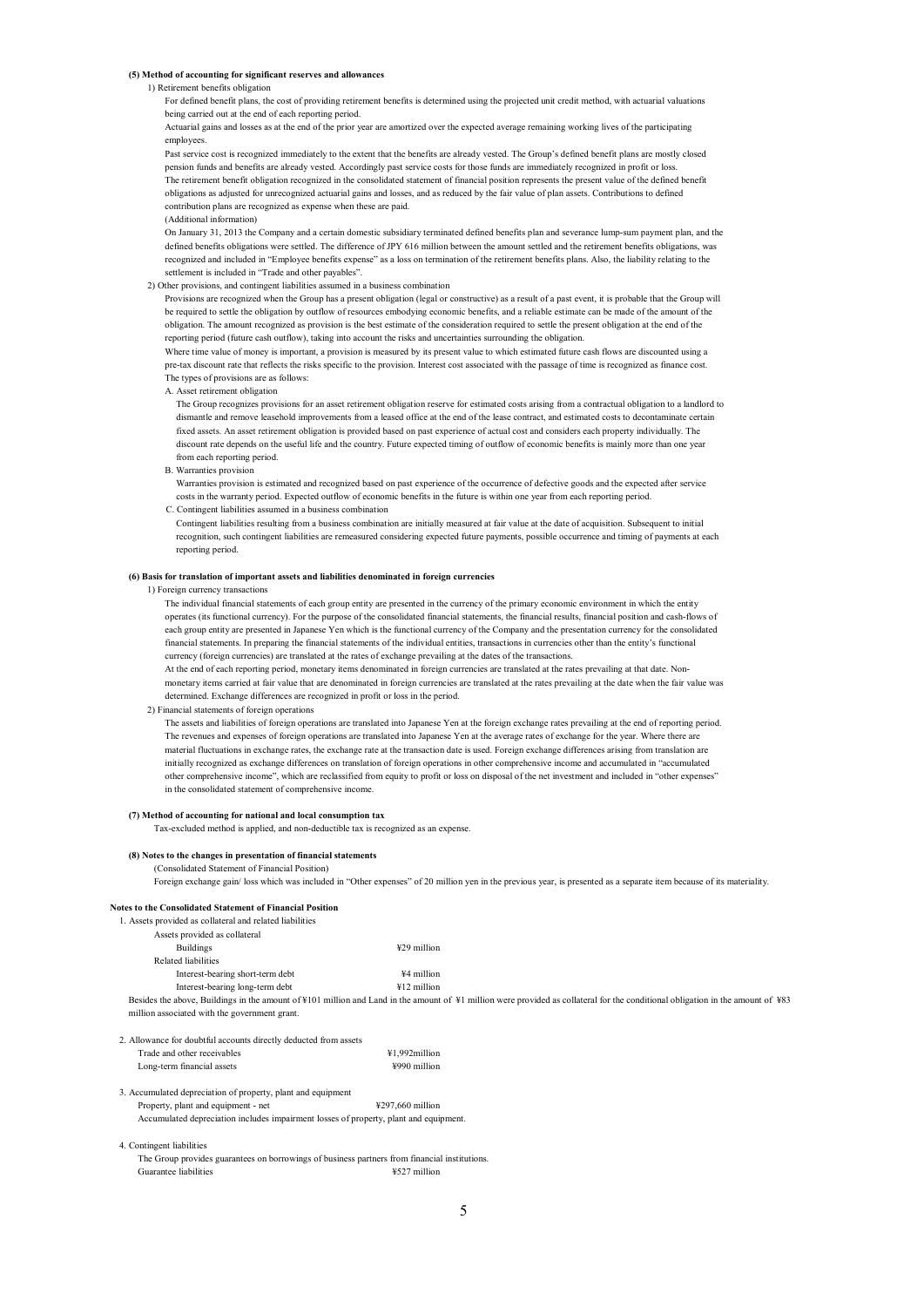**Notes to the Consolidated Statement of Comprehensive Income** 

#### 1. Other income

Insurance proceeds in the amount of 32,187 million yen and gains related to the phased acquisition of shares of subsidiary in the amount of 2,238 million yen are included in "Other income".

#### 2. Reclassification adjustments and tax effects related to other comprehensive income (1) Net gains or losses on revaluation of available-for-sale financial assets

| Gains arising during the year                                 | ¥93 million                  |
|---------------------------------------------------------------|------------------------------|
| Reclassification adjustments                                  | ¥501 million                 |
| Total amount before tax-effect adjustment                     | ¥594 million                 |
| Tax-effect adjustment                                         | $\frac{1}{2}$ (210) million  |
| Total                                                         | ¥ 384 million                |
| (2) Exchange differences on translation of foreign operations |                              |
| Gains arising during the year                                 | $\frac{1}{2}$ 41,940 million |
| Reclassification adjustment                                   | ¥105 million                 |
| Total amount before tax-effect adjustment                     | $\frac{1}{2}$ 42,045 million |
| Tax-effect adjustment                                         | ¥ 7 million                  |
| Total                                                         | $\frac{1}{2}$ 42,052 million |
| (3) Share of other comprehensive income of associates         |                              |
| Gains arising during the year                                 | ¥41 million                  |
| Reclassification adjustments                                  | ¥130 million                 |
| Total amount before tax-effect adjustment                     | ¥171 million                 |
| Total other comprehensive income                              | $\frac{1}{2}$ 42,606 million |

#### **Notes to the Consolidated Statement of Changes in Equity**

1. Type and number of issued shares as at M

| $\frac{1}{1}$ . Type and number of issued shares as at ividical $\frac{1}{2}$ , $\frac{1}{2}$ |                                                                     |
|-----------------------------------------------------------------------------------------------|---------------------------------------------------------------------|
| Ordinary shares                                                                               | 435,017,020 shares                                                  |
| 2. Dividend-related items                                                                     |                                                                     |
| (1) Dividends paid,                                                                           |                                                                     |
|                                                                                               | 1) Dividends resolved by the Board of Directors on May 30, 2012     |
| · Total dividends                                                                             | $415,100$ million                                                   |
| • Dividends per share                                                                         | ¥35                                                                 |
| · Record date                                                                                 | March 31, 2012                                                      |
| · Effective date                                                                              | June 1, 2012                                                        |
|                                                                                               | 2) Dividends resolved by the Board of Directors on October 31, 2012 |
| · Total dividends                                                                             | ¥12,945 million                                                     |
| · Dividends per share                                                                         | ¥30                                                                 |
| • Record date                                                                                 | September 30, 2012                                                  |
| • Effective date                                                                              | November 30, 2012                                                   |

(2) Dividends whose record date belongs to this fiscal year and effective date belongs to next fiscal year

Dividends resolved by the Board of Directors on May 30, 2013

| · Total dividends     | ¥15,102 million   |
|-----------------------|-------------------|
| · Source of payment   | Retained earnings |
| • Dividends per share | ¥35               |
| · Record date         | March 31, 2013    |
| · Effective date      | June 3, 2013      |
|                       |                   |

3. Type and number of shares covered by stock options outstanding at the end of the fiscal year (excluding the rights whose exercise period has not yet started)

Ordinary shares 3,300,500 shares

## **Notes Concerning Financial Instruments**

1. Items concerning financial instruments

(1) Market risks

1) Foreign currency risk

The Group intends to marry major currencies the Group uses (Euro, US dollar and Yen) in settlements of receivables/payables resulting from operating activities. Specifically, the subsidiaries that continuously conduct import or export transactions retain foreign currencies obtained from exports of goods for payables on imported supplies. This enables the Group to mitigate foreign currency risk. On the other hand, the Company having multiple strategic business units (SBU) and conducting finance and dividend, and holding companies receiving dividends from their subsidiaries and distributing it to the Company and/or other group companies, sometimes fall into disparity of foreign currency debt-credit balances in receivables, liabilities and/or bank deposits. This might cause significant gains or losses on foreign exchange differences when Yen appreciates or depreciates against US dollar or Euro, or when Euro appreciates or depreciates against US dollar.

The Group's policy generally does not permit the use of derivative instruments such as forward foreign exchange contracts. However, in certain circumstances in which the use of such derivatives is determined to be beneficial, the Group can enter into contracts upon obtaining a formal approval from the Chief Financial Officer ("CFO") of the Group in accordance with its global headquarters approval process. For instance, in order to economically hedge foreign currency exposures on intercompany receivable, payables and dividends, forward foreign exchange contracts are occasionally entered into.

2) Interest rate risk

The majority of the interest-bearing debt is bonds with fixed interest rates.

3) Price risk in equity instruments

The Group is exposed to equity price risks arising from equity instruments (listed shares). These investments are held from a viewpoint of business strategy, not for short term trading purpose. The Group does not sell these investments frequently and the Group periodically reviews the fair value of these instruments as well as the financial condition of investees.

(2) Credit and liquidity risks

The Group manages its credit risk by setting credit limits which are approved by the authorized personnel of each Strategic Business Unit.

Ultimate responsibility for liquidity risk management rests with the CFO of the Group who is appointed by the Board of Directors. Based on the instructions from the CFO, the financial headquarters of the Group mainly manages the Group's liquidity risk by maintaining an appropriate level of retained earnings and credit facilities, and monitors the actual cash flows and forecasted cash flows. Temporary cash shortages due to dividends or bonus payments are funded through the issuance of commercial paper, etc.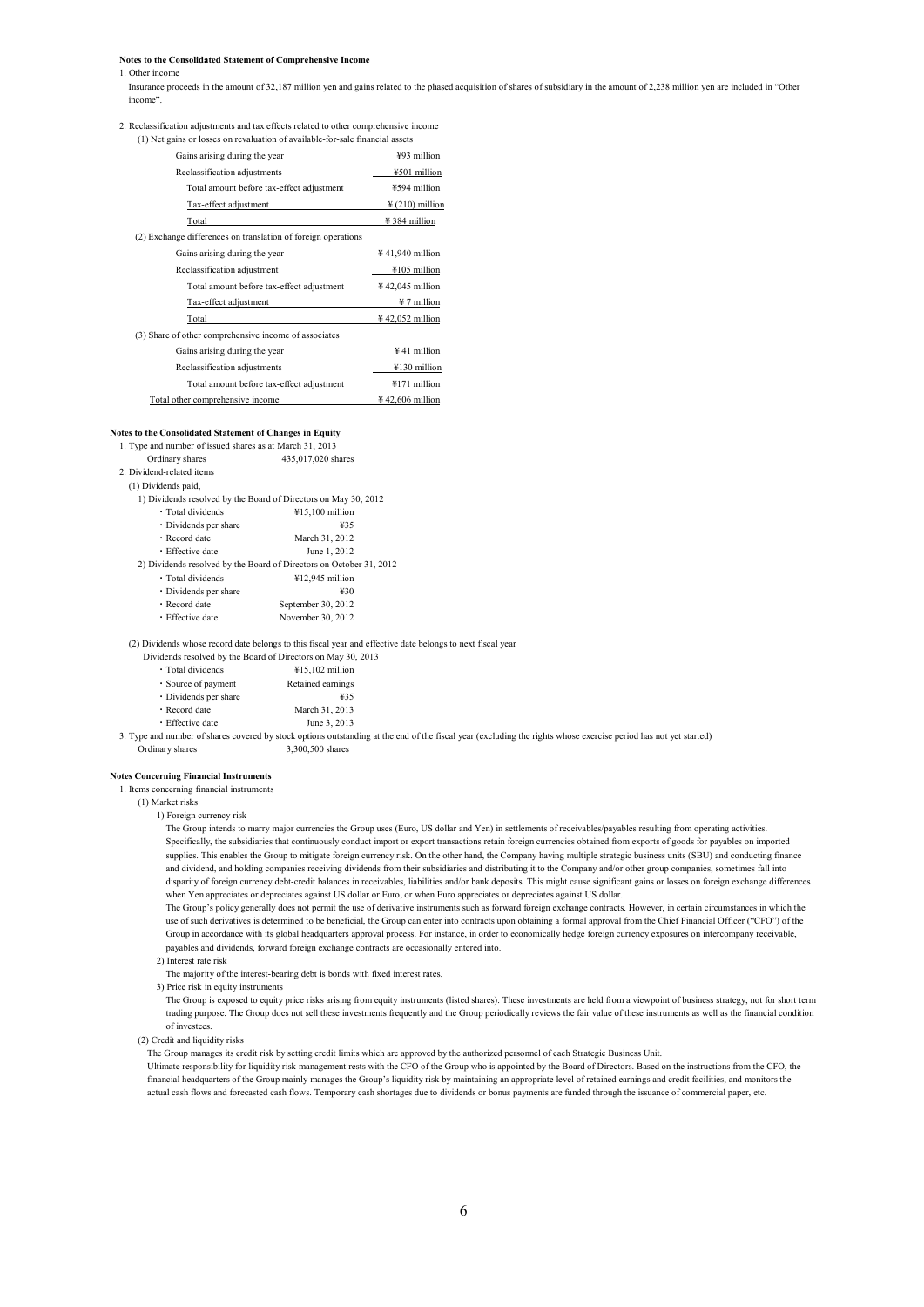## **2. Notes Concerning Fair Value of Financial Instruments**

As of March 31, 2013, (the end of the fiscal year) the carrying amount of financial instruments on the consolidated statement of financial position, the fair values of those instruments, and the differences were as follows.

|                                                             |                                                                        |             | (Millions of yen) |
|-------------------------------------------------------------|------------------------------------------------------------------------|-------------|-------------------|
|                                                             | Carrying amount of<br>consolidated statement of<br>financial position* | Fair value* | Difference        |
| (1) FVTPL financial assets (derivative instruments)         |                                                                        |             |                   |
| Other financial assets                                      | 3,555                                                                  | 3,555       |                   |
| (2) Loans and receivables                                   |                                                                        |             |                   |
| Trade and other receivables                                 | 88,824                                                                 | 88,824      |                   |
| Other financial assets                                      | 11,524                                                                 | 11,501      | (23)              |
| (3) Available-for-sale financial assets                     |                                                                        |             |                   |
| Other financial assets                                      | 3,281                                                                  | 3,281       |                   |
| (4) Cash and cash equivalents                               | 248,896                                                                | 248,896     |                   |
| <b>Total assets</b>                                         | 356,079                                                                | 356,056     | (23)              |
| (5) FVTPL financial liabilities<br>(derivative instruments) |                                                                        |             |                   |
| Other financial liabilities                                 | (349)                                                                  | (349)       |                   |
| (6) Financial liabilities measured at amortized cost        |                                                                        |             |                   |
| Trade and other payables                                    | (40, 415)                                                              | (40, 415)   |                   |
| Interest-bearing debt                                       | (62, 729)                                                              | (65, 914)   | (3, 185)          |
| Other financial liabilities                                 | (185)                                                                  | (185)       |                   |
| <b>Total liabilities</b>                                    | (103, 677)                                                             | (106, 862)  | (3,185)           |

\* The balance of liabilities is presented as the numbers in brackets.

(Note) Items related to the methods for calculating the fair value of financial instruments, together with securities and transactions of derivative

(1) (5) FVTPL financial assets and liabilities (derivative instruments)

- The fair values of forward foreign exchange contracts at the end of each reporting period were determined based on the forward exchange rate at market.
- (2) Loans and receivables

The fair values of loans and receivables were determined by discounting future net cash flows using rates taking into account the estimated timing of payments and credit risk.

Because trade and other receivables have short settlement periods and estimated fair values that are virtually the same as the carrying value, the carrying value has been used as fair values.

(3) Available-for-sale financial assets

The fair values of listed shares included in available-for-sale financial assets were determined based on market prices at the end of each reporting period. The fair values of shares of private companies included in available-for-sale financial assets were calculated by using a reasonable method.

(4) Cash and cash equivalents

Because cash and cash equivalents have short settlement periods and estimated fair values that are virtually the same as the carrying value, the carrying value has been used as fair values.

(6) Financial liabilities measured at amortized cost

The fair values of long-term loans, bonds and finance lease obligations were determined by discounting future cash flows using rates taking into account the estimated timing of payments and credit risk.

Because trade and other payables, and interest-bearing short-term debt have short settlement periods and estimated fair values that are virtually the same as the carrying value, the carrying value has been used as fair values.

#### **Notes for per share information**

| (1) Equity per share attributable to owners of the company | ¥1.091.25 |
|------------------------------------------------------------|-----------|
| (2) Basic earnings per share                               | ¥164.78   |

~~~~~~~~~~~~~~~~~~~~~~~~~~~~~~~~~~~~~~~~~~~~~~~~~~~~~~~~~~~~~~~~~~~~~~~~~~~~~~~~~

(Note) Figures in the consolidated financial statements and related notes are rounded off to the nearest unit.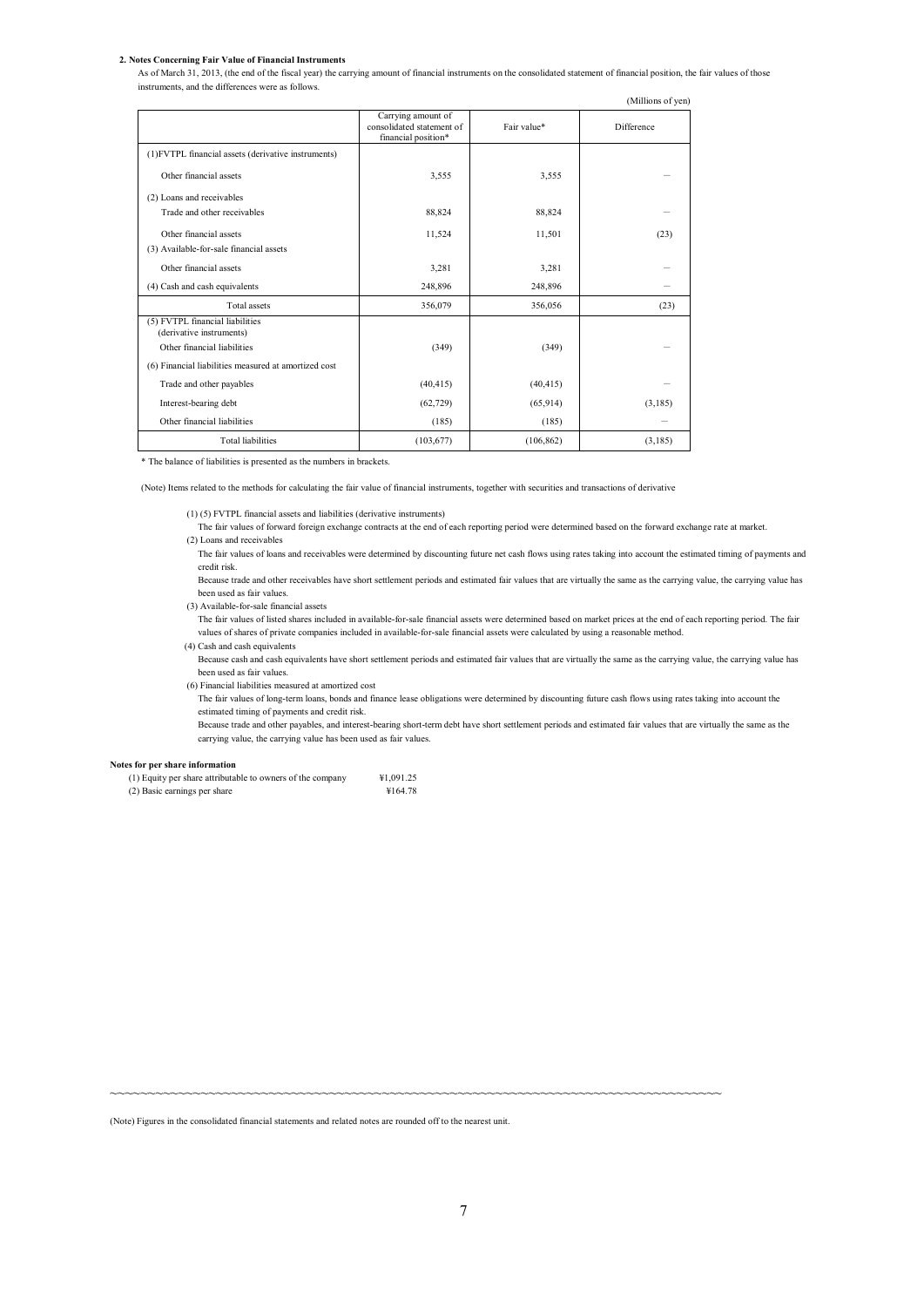## **Notes to the Non-consolidated financial statements**

## **Significant accounting policies**

1. Basis and methods for evaluation of marketable and investment Securities

Investment securities in subsidiaries and affiliates: Cost determined by the moving-average method

Available-for-sale securities:<br>Marketable Securities: Securities:<br>
Marketable Securities: Fair value, with unrealized gains and losses, net of applicable taxes, reported in a separate component of equity.<br>
Non-marketable securities: Cost determined by the moving-average metho

Tan Value, while almost<br>non-marketable securities: Cost determined by the moving-average method

2. Basis and methods for evaluation of derivatives: Fair value

3. Basis and methods for evaluation of inventories: Primarily the lower of cost determined by the average method and net selling value

| 4. Methods of depreciation of fixed assets:                |                                                                                                                                                                                                                                                                                                                            |
|------------------------------------------------------------|----------------------------------------------------------------------------------------------------------------------------------------------------------------------------------------------------------------------------------------------------------------------------------------------------------------------------|
| Property, plant and equipment<br>(excluding leased assets) | Depreciation is computed by the declining-balance method while the straight-line method is applied to buildings acquired on and<br>after April 1, 1998.                                                                                                                                                                    |
|                                                            | The range of useful lives is principally from 15 to 50 years for buildings, from 5 to 15 years for machinery and equipment, and 2 to<br>10 years for tools, equipment and fixture.                                                                                                                                         |
| Intangible fixed assets<br>(excluding leased assets)       | The straight-line method is applied. The period of amortization is 8 years for patents, 10 years for technology and 5 years for<br>software                                                                                                                                                                                |
| Leased assets                                              | The straight-line method over the lease terms with no residual value is applied for leases which do not transfer ownership of the<br>leased assets to the lessee. The Company accounted for leases which existed at April 1, 2008 and do not transfer ownership of<br>the leased assets to the lessee as operating leases. |

5. Basis for the conversion of foreign currency transactions

All short-term and long-term monetary receivables and payables denominated in foreign currencies are translated into Japanese Yen at the exchange rate at the balance sheet date. The<br>foreign exchange gains and losses from t

| 6. Methods of providing important allowances |                                                                                                                                |
|----------------------------------------------|--------------------------------------------------------------------------------------------------------------------------------|
| (i) Allowance for doubtful accounts          | The allowance for doubtful accounts is provided based on the Company's past experience of credit loss and an evaluation of the |
|                                              | financial position of borrowers.                                                                                               |
| (ii) Accrued bonuses to employees            | Accrued bonuses are provided at the year-end to which such bonuses are attributable.                                           |
| (iii) Warranties provisions                  | Accrued warranty cost is estimated and recognized based on past experience of the occurrence of defective goods and the        |
|                                              | expected after service costs in the warranty period.                                                                           |
| (iv) Reserve for periodic repairs            | Reserve for periodic repairs is provided based on the actual expenses for the latest repairs for melting furnaces.             |
|                                              |                                                                                                                                |

7. Method of accounting for national and local consumption taxes Tax-excluded method is applied, and non-deductible tax is recognized as an expense.

8. Changes in significant accounting policies which is difficult to distinguish from a change in accounting estimate (The change in method of depreciation) From this fiscal year, the Company changed the method of depreciation of Property, plant and equipment acquired on or after April 1, 2012 in accordance with the revised

Japanese tax laws. Accordingly, operating income, ordinary income, and the profit before income taxes were increased by ¥392 million, respectively, as compared with those in the former method.

9. Notes to changes in presentation of financial statements

# (Balance Sheet)

Short-term derivative assets of ¥1,048 million in the year ended March 31, 2012, which were included in "Others" in current assets, are presented separately because of their materiality.

10. Additional information

On January 31, 2013, the Company terminated defined benefit plan and severance lump-sum payment plan, and the defined benefits obligation was settled. The difference of JPY 409 million between the amount settled and the retirement benefits obligation, was recognized and included in "Others" of extraordinary losses. Also, the liability relating to the settlement is included in "Accounts payables - other".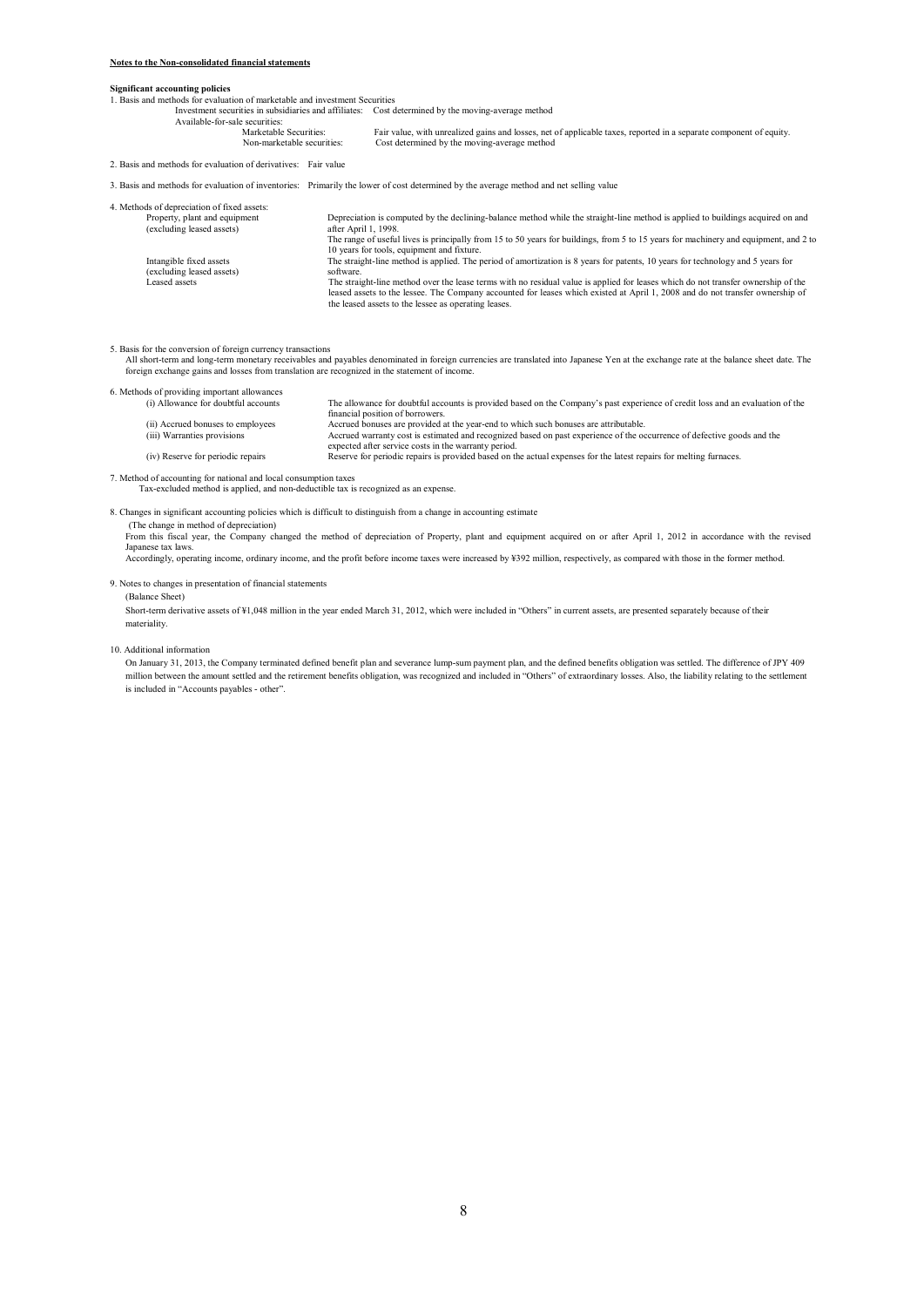#### **Notes to Non-consolidated Balance sheet**

| The accumulated depreciation includes the accumulated impairment losses.            | ¥323 million     |
|-------------------------------------------------------------------------------------|------------------|
|                                                                                     |                  |
| 2. Contingent liabilities                                                           |                  |
| Guarantees for lease payments of the following company                              |                  |
| PENTAX U.K. LTD.                                                                    | ¥323 million     |
| 3. Monetary receivables from and payables to subsidiaries and affiliates (excluding |                  |
| classified items on balance sheet)                                                  |                  |
| (1) Short-term receivables                                                          | ¥13,909 million  |
| (2) Long-term receivables                                                           | ¥882 million     |
| (3) Short-term payables                                                             | ¥10,997 million  |
| Notes to Non-consolidated Statement of income                                       |                  |
| Transactions with subsidiaries and affiliates                                       |                  |
| $(1)$ Sales                                                                         | ¥34,797 million  |
| (2) Purchases                                                                       | ¥101,716 million |
| (3) Non-operating transactions                                                      | ¥20,779 million  |

# **Notes to Statements of Changes in Net Assets**

# Matters relating to the number of treasury shares

| Share class                                                                                  | Balance at April 1, 2012                                                | Increase | Decrease      | Balance at March 31, 2013 |
|----------------------------------------------------------------------------------------------|-------------------------------------------------------------------------|----------|---------------|---------------------------|
| Ordinary shares                                                                              | 911 shares<br>3,591,600 shares                                          |          | 71.632 shares | 3,520,879 shares          |
| (Note) Details of the increase and decrease in the number of treasury shares are as follows: |                                                                         |          |               |                           |
| Increase due to repurchase of odd-lot shares:                                                |                                                                         |          | 911 shares    |                           |
|                                                                                              | Decrease due to disposal of odd-lot shares to shareholders with odd-lot |          | 32 shares     |                           |
| shares                                                                                       |                                                                         |          |               |                           |

Decrease on exercise of stock options: 71,600 shares